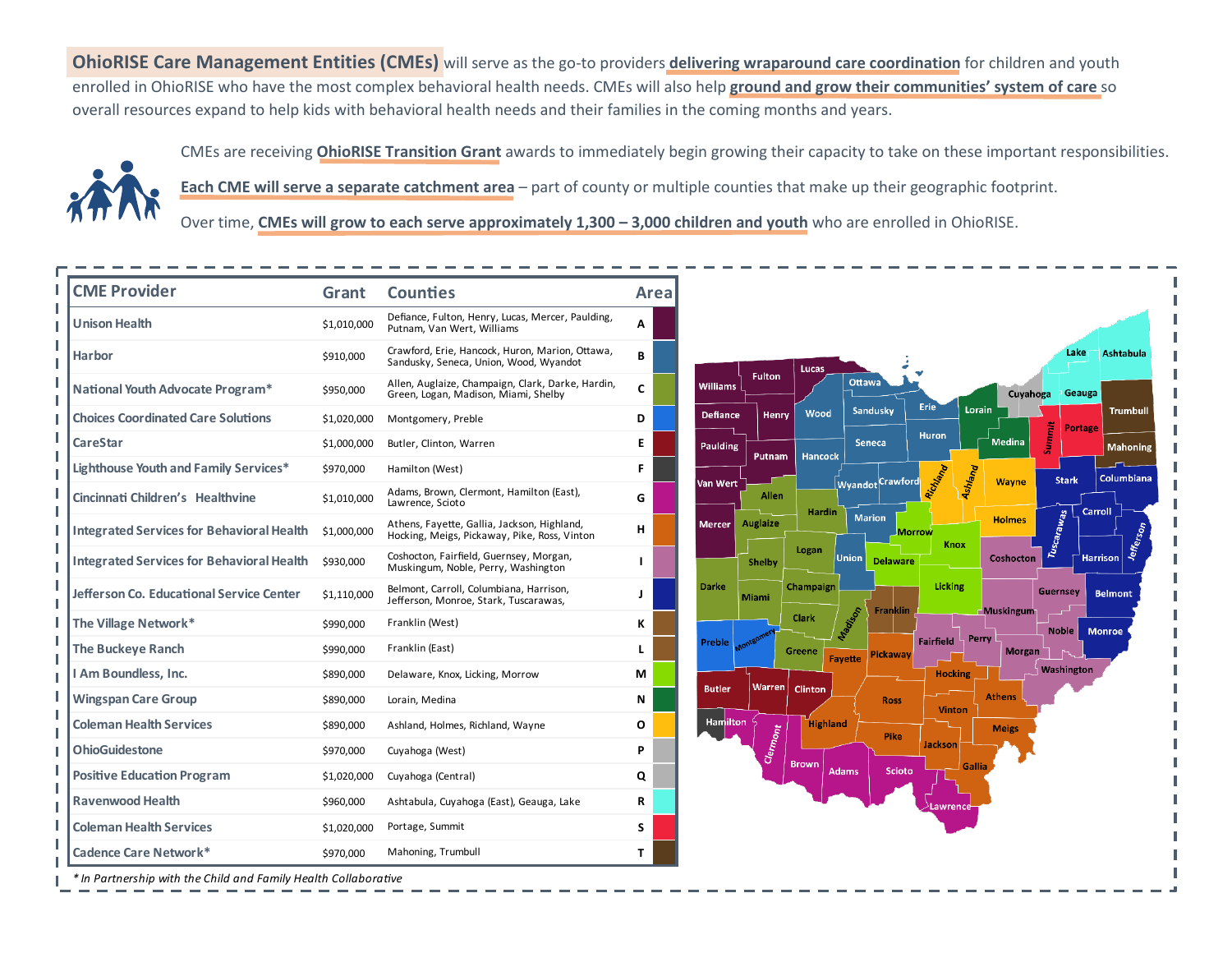

Resilience through Integrated Systems and Excellence

# **Care Management Entities FAQ**

As part of Governor Mike DeWine's overarching goal to improve care for children with complex needs, the State of Ohio designed a reimagined Medicaid system and structure of services to better serve children and youth with complex behavioral health needs and their families/caregivers. The Ohio Resilience through Integrated Systems and Excellence (OhioRISE) Program was jointly developed and will be governed by the Ohio Department of Medicaid (ODM), the Governor's Office of Children's Initiatives, and the Ohio Family and Children First Cabinet Council. OhioRISE aims to improve care and outcomes for children and youth with complex behavioral health and multi-system needs and their families/caregivers by:

- 1. Creating a seamless and integrated delivery system for children and youth, families/caregivers, and system partners;
- 2. Providing a "locus of accountability" by offering community-driven comprehensive care coordination; and
- 3. Expanding access to critical services needed for this population while assisting families, state and local child serving agencies, and other health providers to locate and use these services when necessary.

Aetna Better Health of Ohio was selected by the ODM to serve as the single statewide OhioRISE managed care plan. In February 2022, Aetna selected providers to serve as Care Management Entities (CMEs) for OhioRISE.

## **What is a Care Management Entity (CME)?**

A care management entity (CME) is a community-based organization that serves as the "locus of accountability" for delivering the wraparound model for a catchment (geographic) area of Ohio to serve children and youth enrolled in OhioRISE.

## **What role will CMEs have within OhioRISE?**

CMEs have two main purposes, to provide care coordination and build community resources.

- **Care coordination:** provide wraparound-driven care coordination services to OhioRISE enrollees living in the catchment area
- **Community resource development:** grow the system of care within the CME's catchment area

## **Why are we building a "network" of CMEs?**

Children, families, and other system partners need a go-to resource – or locus of accountability - to help navigate a complex and often confusing multi-system environment.

Developing a network allows us to concentrate our efforts:

- Alignment of resources and supports ensures we can develop a strong network that can meet the needs of the children and caregivers we will serve.
- Focused efforts help improve experience and processes when interacting with other system partners
- Create a platform for robust community resource development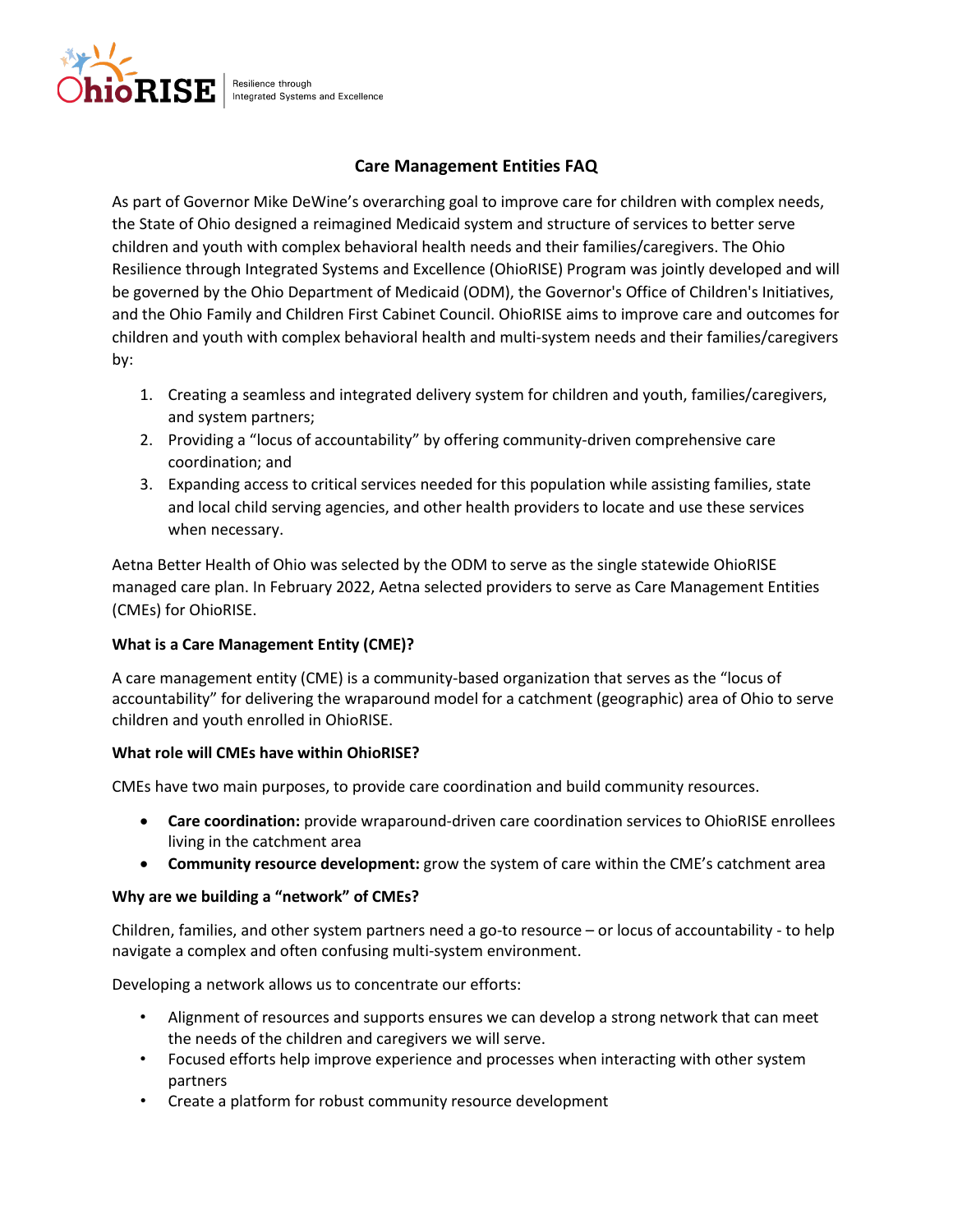

Resilience through Integrated Systems and Excellence

## **Why are we launching the CMEs ahead of the OhioRISE start date?**

OhioRISE is launching several key components before the full program goes live, including the startup of CMEs. Beginning work with and providing resources to our CMEs ensures these organizations can begin hiring and training staff, building capacity to provide services, and strengthening relationships with community partners to prepare to serve OhioRISE youth and families.

### **What is High-Fidelity Wraparound?**

The National Wraparound Initiative defines high fidelity wraparound as a comprehensive, holistic, youth and family-driven way of responding when children or youth experience serious mental health or behavioral challenges. Wraparound puts the child or youth and family at the center. With support from a team of professionals and natural supports that may include the child's teacher, neighbor, or extended family. Wraparound prioritizes the family's ideas and perspectives about what they need and what will be helpful to drive all the work in wraparound.

## **What are Intensive and Moderate Care Coordination (ICC/MCC)? Will all children and youth get ICC or MCC?**

CMEs will provide two levels of care coordination (intensive and moderate) consistent with principles of high-fidelity wraparound delivered by care coordinators.

Children and youth enrolled in OhioRISE will be assigned to a level of care determined by the Ohio Children's Initiative Child and Adolescent Needs and Strengths (CANS) assessment tool. Children and youth with the most complex needs are likely be offered ICC or MCC delivered by a CME. Children and youth with lesser complex needs and those who choose not to receive ICC or MCC will be offered wraparound-based care coordination from the OhioRISE Plan, Aetna Better Health of Ohio.

#### **What is a system of care?**

A system of care is defined by Stroul, Blau and Friedman as "A spectrum of effective, community-based services and supports for children and youth with or at risk for mental health or other challenges and their families, that is organized into a coordinated network, builds meaningful partnerships with families and youth, and addresses their cultural and linguistic needs, in order to help them to function better at home, in school, in the community, and throughout life."

The OhioRISE Program and its CMEs will help communities ground and grow their unique systems of care to better meet the needs of children and families across the state.

## **What role does a CME have in developing the system of care and community resources in their catchment area?**

CMEs will be charged with identifying the formal and informal resources in their catchment area so they can be incorporated into care coordination plans, gathering child or youth and family/caregiver feedback about their use of these resources, and working with local leaders and stakeholders to expand informal resources that kids and families need. Some of these resources will be useful for many children or youth and families/caregivers, and others may need to be developed to meet the unique needs of a single child or youth. When gaps in care exist, CMEs will be responsible for identifying these gaps to the OhioRISE Plan and state leaders, as well as providing recommendations on how to fill these gaps.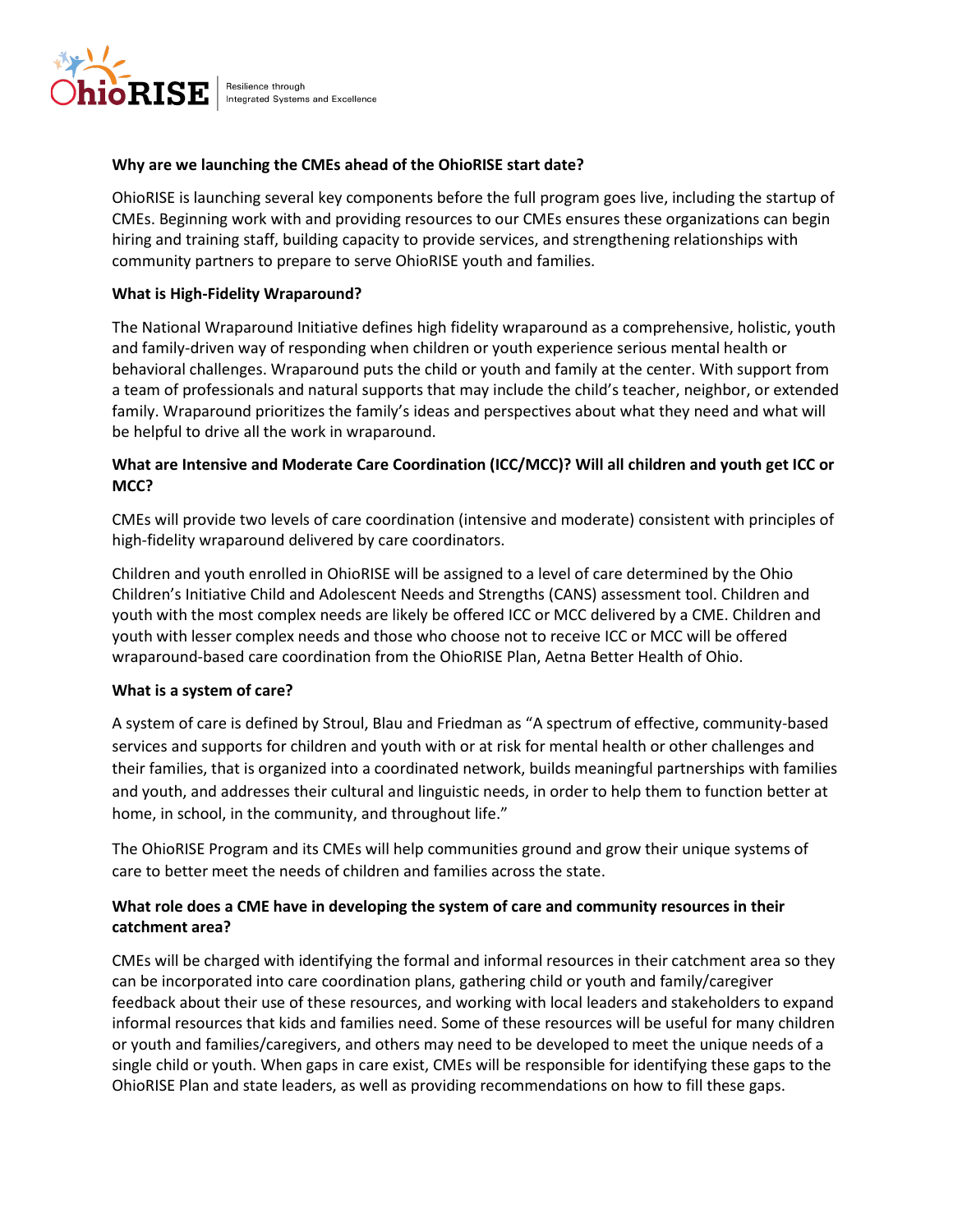

Resilience through Integrated Systems and Excellence

#### **How many CMEs will serve each catchment areas?**

CMEs are located in 20 catchment areas across the state. Each catchment area or region will be served by a single CME. Over time, CMEs will row to each serve approximately 1,300 – 3,000 youth enrolled in OhioRISE.

#### **Will kids always receive CME services near where they live?**

CMEs will build capacity to provide services across their entire catchment areas so care coordination can be delivered close to and within kids' homes and communities.

## **How will the local systems, such as juvenile courts, child protection services, schools, pediatricians, and hospitals become aware of and develop relationships with CMEs?**

The CMEs have demonstrated commitment and capacity to effectively organize and develop resource within their local communities and successfully address needs of children, youth and families served. CMEs will expand their relationships with other child-serving systems and agencies so they can collaborate when serving kids and families enrolled in OhioRISE. Local system partners can be helpful in referring kids and families for OhioRISE eligibility assessments, and in some circumstances they may be involved in OhioRISE care planning and implementation.

When OhioRISE enrollees and their families/caregivers first engage their care coordinators, they'll have the chance select informal supports and formal providers who they want to have as part of their "child and family team" that will develop a unified plan to guide the delivery of services and supports. Some local child serving systems may be kept apprised of the care planning process and care plan, and others may be asked to participate in the child and family team.

## **How will CMEs and other OhioRISE providers expand capacity during a behavioral workforce shortage exacerbated by the pandemic?**

Ohio Medicaid, our sister state agencies, and our partners at Aetna recognize that workforce challenges will impact OhioRISE. We are offering provider supports and continuing to reexamine OhioRISE program requirements and staffing models for potential flexibilities while ensuring any changes made do not dilute the evidence-based care children and youth deserve to receive. We will monitor the program as it scales and provide support for provider expansion, as well as make any necessary changes, over time. Some examples of the steps our actions and considerations include:

- Ohio Medicaid is investing \$19.5 million in transition grants allowing CMEs to launch before the OhioRISE go-live on July 1, 2022. The grants will assist with hiring and onboarding new CME staff and getting them ready to serve kids enrolled in OhioRISE.
- The state is sponsoring training for staff to deliver our evidence-based practices, including the CANS assessment, ICC and MCC, Intensive Home-Based Treatment (IHBT), Multi-Systemic Therapy (MST), Functional Family Therapy (FFT), Mobile Response and Stabilization Services (MRSS). Trainings are being provided by the new Child and Adolescent Behavioral Health Center of Excellence.
- Many of the new and enhanced OhioRISE services offer new options to allow an expanded set of practitioners, including people without licenses or certification who have appropriate experience, as well as non-agency providers and qualified community partners. Leveraging the expertise of all qualified providers who are willing to serve will be critical to meet the needs of